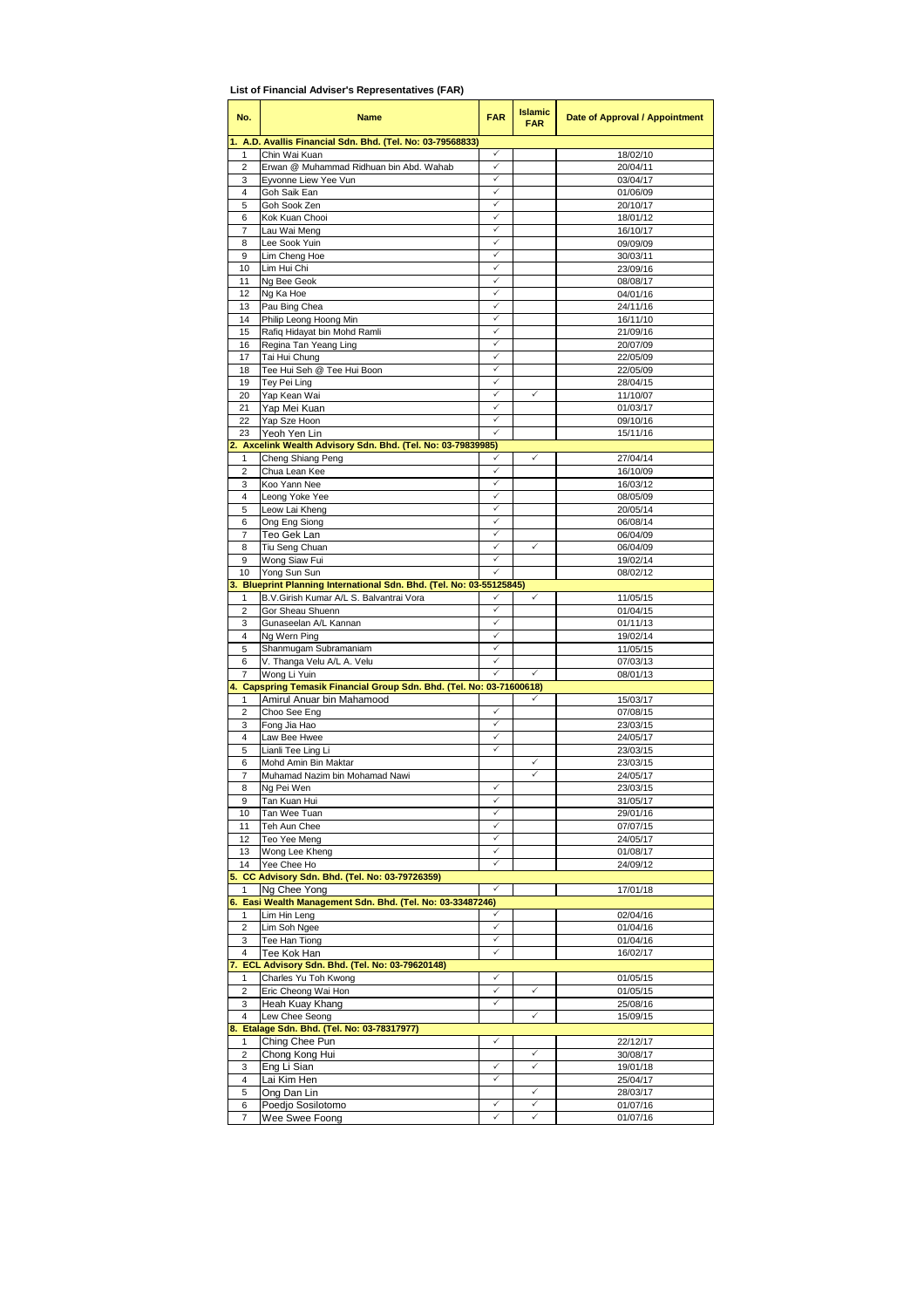| No.                 | <b>Name</b>                                                 | <b>FAR</b>                   | <b>Islamic</b><br><b>FAR</b> | Date of Approval / Appointment |
|---------------------|-------------------------------------------------------------|------------------------------|------------------------------|--------------------------------|
|                     | 9. Excellentte Consultancy Sdn. Bhd. (Tel. No: 03-77253007) |                              |                              |                                |
| 1                   | Alfred Sek Hai Choon                                        | ✓<br>✓                       | $\checkmark$                 | 01/11/13                       |
| $\overline{2}$<br>3 | Andy Ho Kam Hay<br>Chua Yaw Huei                            | $\checkmark$                 |                              | 01/11/13<br>01/11/13           |
| $\overline{4}$      | Daniel Ong Chin Loong                                       | $\checkmark$                 |                              | 12/09/17                       |
| 5                   | Grace Ling Yee Yong                                         |                              | ✓                            | 01/03/17                       |
| 6                   | Henry Lim Han Keong                                         | $\checkmark$<br>$\checkmark$ |                              | 01/11/13                       |
| 7<br>8              | Jaclyn Tan Pei Tsin<br>Koh Lai Lin                          | ✓                            |                              | 25/10/17<br>01/11/13           |
| 9                   | Larry Ho Kam Fook                                           | ✓                            |                              | 20/02/14                       |
| 10                  | Law Yishen                                                  | $\checkmark$                 |                              | 24/04/15                       |
| 11                  | Lee Bee Bee                                                 | ✓                            |                              | 23/01/15                       |
| 12<br>13            | Lim Wai Keen<br>Mah See Yeen                                | ✓<br>✓                       |                              | 14/08/17<br>28/11/14           |
| 14                  | Sek Sze Hao                                                 | $\checkmark$                 |                              | 20/02/17                       |
| 15                  | Sek Twee Lin                                                |                              | ✓                            | 21/03/14                       |
| 16                  | Tan Beng Wah                                                | ✓<br>$\checkmark$            |                              | 01/11/13                       |
| 17<br>18            | Tan Huey Luan<br>Tang Lee Sa                                | ✓                            |                              | 29/10/15<br>29/02/16           |
|                     | 10. FA Advisory Sdn. Bhd. (Tel. No: 03-62114011)            |                              |                              |                                |
| 1                   | Aziz Zafran bin Jamalul Karib                               | ✓                            |                              | 28/12/16                       |
| $\overline{2}$      | Chai Peng Set                                               | $\checkmark$                 |                              | 16/08/10                       |
| 3<br>$\overline{4}$ | Cheah Swee Ngee<br>Cheah Yee Nin                            | ✓<br>✓                       |                              | 25/03/14                       |
| 5                   | Cheak Ching Yong                                            | ✓                            |                              | 09/07/15<br>10/02/17           |
| 6                   | Chen Seok Kuan                                              | ✓                            | ✓                            | 16/06/15                       |
| 7                   | Cheng Chuen Jin                                             | ✓                            |                              | 25/01/18                       |
| 8                   | Cheong Wai Fun                                              | ✓                            |                              | 04/03/14                       |
| 9<br>10             | Chong Yvonne<br>Chua Peng Huan                              | $\checkmark$<br>✓            |                              | 29/03/17<br>08/12/15           |
| 11                  | Chua Pueh Yii                                               | ✓                            |                              | 21/10/16                       |
| 12                  | Clarence Lim Kar Hui                                        | $\checkmark$                 |                              | 12/07/17                       |
| 13                  | Geok Saw Khim                                               | $\checkmark$                 | $\checkmark$                 | 30/06/10                       |
| 14                  | Goh Lian Nee                                                | ✓                            |                              | 02/04/14                       |
| 15                  | Ho Siew Loon                                                | $\checkmark$<br>$\checkmark$ |                              | 22/03/13                       |
| 16<br>17            | Hon Seong Kong<br>Khaw Geok Bee                             | ✓                            |                              | 01/11/11<br>06/03/15           |
| 18                  | Khoo Eng Ngo                                                | ✓                            | ✓                            | 29/05/14                       |
| 19                  | Lam Lai Khuan                                               | ✓                            |                              | 13/12/16                       |
| 20                  | Law Yeen Nee                                                | ✓                            |                              | 11/08/16                       |
| 21                  | Lee Eng Tee                                                 | $\checkmark$<br>✓            |                              | 31/01/17                       |
| 22<br>23            | Lee Lee Chin<br>Leow Kim Meng                               | $\checkmark$                 |                              | 05/02/15<br>31/07/14           |
| 24                  | Liau Chee Hui                                               | ✓                            | $\checkmark$                 | 19/07/13                       |
| 25                  | Liew Yeong Lun                                              |                              |                              | 28/12/16                       |
| 26                  | Lim Chooi Guek                                              | ✓                            |                              | 25/11/15                       |
| 27<br>28            | Lim Pei Sze<br>Lim Seok Eang                                | $\checkmark$<br>✓            |                              | 02/04/15<br>07/08/15           |
| 29                  | Ling Peng Min                                               | ✓                            |                              | 18/09/15                       |
| 30                  | Loh Wei Chong                                               | ✓                            |                              | 21/09/16                       |
| 31                  | Loo Saw Hua                                                 | ✓                            |                              | 23/06/17                       |
| 32                  | Loo Wing Wai                                                | ✓                            |                              | 18/06/15                       |
| 33<br>34            | Looi Kon Ying<br>Loong Wai Foong                            | ✓<br>✓                       |                              | 26/08/14<br>25/01/18           |
| 35                  | Low Siew Fong                                               | ✓                            |                              | 05/01/15                       |
| 36                  | Lum Sau Kuan                                                | ✓                            |                              | 05/11/15                       |
| 37                  | Lye Mun Yee                                                 | $\checkmark$                 |                              | 29/04/16                       |
| 38                  | Mohamad Aidil Redza bin Mohd Khir                           |                              | $\checkmark$                 | 25/09/17                       |
| 39<br>40            | Mohd Hasan bin Mohd Amini<br>Ng Chee Kong                   | $\checkmark$                 | ✓                            | 14/09/17<br>31/03/16           |
| 41                  | Ng Kok Wah                                                  | $\checkmark$                 |                              | 10/02/17                       |
| 42                  | Ng Siew Fak                                                 | ✓                            |                              | 15/04/15                       |
| 43                  | Nur Farah Adira binti Ambok Suloh                           |                              | ✓                            | 30/06/16                       |
| 44                  | Ong Kam Khow                                                | $\checkmark$                 |                              | 29/09/15                       |
| 45<br>46            | Ooi Bet Tee<br>Ooi Hooi Fong                                | $\checkmark$<br>$\checkmark$ |                              | 19/05/16<br>13/04/11           |
| 47                  | Sia Han Way                                                 | ✓                            |                              | 25/02/15                       |
| 48                  | Soo Bee Choo                                                | $\checkmark$                 |                              | 16/03/12                       |
| 49                  | Sylvia Martin                                               | $\checkmark$                 |                              | 18/02/16                       |
| 50                  | Tan Ai Chin                                                 | ✓<br>$\checkmark$            |                              | 29/10/09                       |
| 51<br>52            | Tan Chee Eng<br>Tan Choon Xin                               | $\checkmark$                 |                              | 18/02/16<br>23/01/18           |
| 53                  | Tan Goon Luan                                               | ✓                            |                              | 16/08/10                       |
| 54                  | Tan Hui Nee                                                 | $\checkmark$                 |                              | 15/09/16                       |
| 55                  | Tan See Chui                                                | $\checkmark$                 |                              | 16/03/12                       |
| 56                  | Tan Yik Loon                                                | $\checkmark$                 |                              | 13/10/14                       |
| 57<br>58            | Tengku Rozaini binti Tengku Ahmad Nerang<br>Tio Sheng Chiat | ✓<br>✓                       | ✓                            | 19/07/13<br>25/02/15           |
| 59                  | Wong Mun Long                                               | $\checkmark$                 |                              | 18/07/17                       |
| 60                  | Wong Sai Yee                                                | $\checkmark$                 |                              | 05/01/15                       |
| 61                  | Yeap Saw Geen                                               | ✓                            |                              | 21/10/16                       |
| 62                  | Yong Hiew Leng                                              | ✓                            |                              | 18/06/15                       |
| 63                  | Zeng Zi-Hao                                                 | $\checkmark$                 |                              | 04/03/14                       |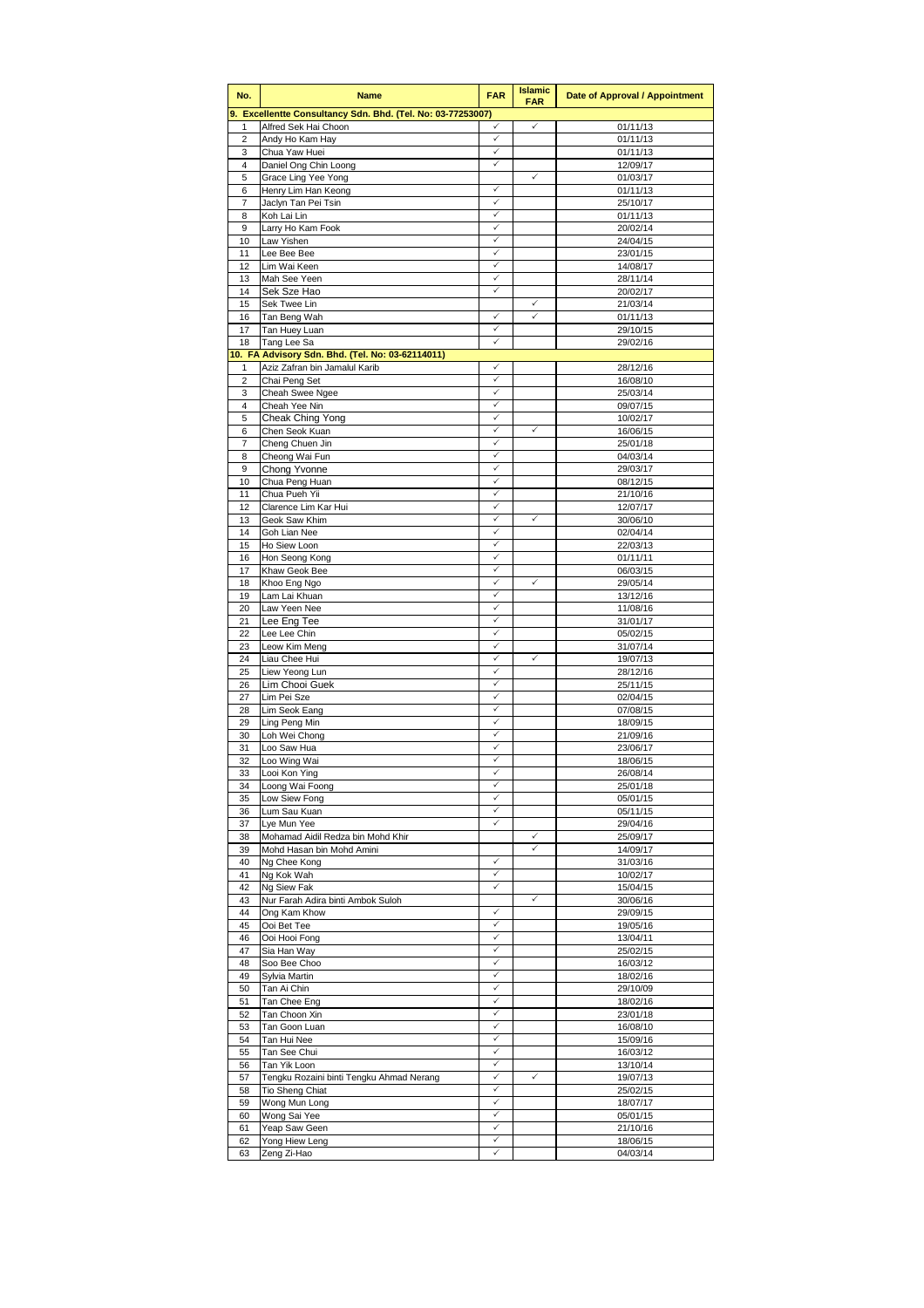| No.                          | <b>Name</b>                                                                                     | <b>FAR</b>                   | <b>Islamic</b><br><b>FAR</b> | Date of Approval / Appointment |
|------------------------------|-------------------------------------------------------------------------------------------------|------------------------------|------------------------------|--------------------------------|
|                              | 11. Fin Freedom Sdn. Bhd. (Tel. No: 04-6443466/7)                                               |                              |                              |                                |
| 1                            | Khoo Sa Li                                                                                      | ✓                            |                              | 29/12/10                       |
| $\overline{2}$               | Lam Wai Min @ Lam Ah Kow                                                                        | ✓                            |                              | 10/03/11                       |
| 3                            | Ong Say Seng                                                                                    | $\checkmark$<br>✓            |                              | 25/07/16                       |
| 4<br>5                       | Phuah Eng Kooi<br>Sin Chee Kwan                                                                 | ✓                            |                              | 06/05/13<br>10/03/11           |
| 6                            | Tan Han Kun                                                                                     | ✓                            |                              | 05/09/16                       |
| $\overline{7}$               | Tan Hooi Chee                                                                                   | $\checkmark$                 |                              | 01/11/12                       |
| 8                            | Tan Koon Aik                                                                                    | ✓                            |                              | 02/05/12                       |
| 9                            | Teoh Ai Ling                                                                                    | ✓                            |                              | 28/03/13                       |
| 10<br>11                     | Wong Kit Wan                                                                                    | ✓<br>✓                       |                              | 10/03/11                       |
| 12                           | Wong Win Son<br>Yong Chu Eu                                                                     | ✓                            |                              | 01/07/16<br>10/03/11           |
|                              | 12. Finwealth Management Sdn. Bhd. (Tel. No: 03-58798462)                                       |                              |                              |                                |
| $\mathbf{1}$                 | Ng Hong Weng                                                                                    | ✓                            |                              | 15/01/18                       |
|                              | 13. Genexus Advisory Sdn. Bhd. (Tel. No: 03-74977102)                                           |                              |                              |                                |
| 1                            | Chai Pang Yeow                                                                                  | ✓                            |                              | 01/07/15                       |
| $\overline{\mathbf{c}}$<br>3 | Chan Soak Yian<br>Che Omar bin Saad                                                             | ✓                            | $\checkmark$                 | 03/07/15<br>27/04/17           |
| 4                            | Dato' Sik Poh Meng                                                                              | ✓                            |                              | 03/07/15                       |
| 5                            | Gan Jin Tatt                                                                                    | ✓                            |                              | 14/10/16                       |
| 6                            | Koay Pei Pei                                                                                    | ✓                            |                              | 17/11/15                       |
| 7                            | Koay Siew Lan                                                                                   | ✓                            |                              | 26/02/16                       |
| 8                            | Koay Siew Pheng                                                                                 | ✓                            |                              | 01/07/15                       |
| 9                            | Lee Eng Kooi                                                                                    | ✓                            |                              | 01/07/15                       |
| 10<br>11                     | Lee Mei Tein<br>Liu Chee Keat                                                                   | ✓<br>$\checkmark$            |                              | 26/10/17<br>13/05/16           |
| 12                           | Lok Wai Siang                                                                                   | ✓                            |                              | 28/11/16                       |
| 13                           | Maria Lee binti Abdullah                                                                        | $\checkmark$                 |                              | 09/08/16                       |
| 14                           | Natasha Hashman Bt Jamalkhir                                                                    | ✓                            |                              | 28/01/16                       |
| 15                           | Ng Beng Ghee                                                                                    |                              |                              | 29/06/16                       |
| 16                           | Norliza binti Dasani                                                                            |                              | ✓                            | 16/07/15                       |
| 17                           | Nur E'zzati Tan binti Abdullah                                                                  | $\checkmark$                 |                              | 16/08/16                       |
| 18<br>19                     | Ooi Kee Heok<br>Pui Wee Hua                                                                     | ✓<br>✓                       | ✓                            | 05/01/17<br>04/07/17           |
| 20                           | Suhaini Binti Samsul Hak                                                                        |                              | ✓                            | 13/12/17                       |
| 21                           | Tan Chin Guan                                                                                   | ✓                            |                              | 19/01/17                       |
| 22                           | Tan Wei Yang                                                                                    | $\checkmark$                 |                              | 14/10/16                       |
| 23                           | Yew Lee Siong                                                                                   | ✓                            |                              | 12/11/15                       |
|                              | 14. Harvestkorp IFA Solutions Sdn Bhd (previously known as KC Planning & Consultancy Sdn. Bhd.) |                              |                              |                                |
|                              | (Tel. No: 03-79320193)                                                                          |                              |                              |                                |
|                              | Ngooi Ming Loong<br>15. Harveston Financial Advisory Sdn. Bhd. (Tel. No: 03-20356998)           |                              |                              | 26/01/16                       |
| 1                            | Cheah Ai Ling                                                                                   | ✓                            |                              | 18/09/12                       |
| 2                            | Chin Chee Keong                                                                                 | ✓                            | ✓                            | 19/03/09                       |
| 3                            | Chin Yoke Ling                                                                                  | ✓                            |                              | 10/10/13                       |
| $\overline{4}$               | Chong Pett Yuen                                                                                 | ✓                            |                              | 26/03/13                       |
| 5                            | Chong Sau Kang                                                                                  | $\checkmark$                 |                              | 02/04/13                       |
| 6                            | Chong Tse Peng<br>Chong Wan Seng                                                                | ✓<br>$\checkmark$            |                              | 06/05/15                       |
| 7<br>8                       | Chung Su Ean                                                                                    | ✓                            |                              | 21/03/16<br>14/08/15           |
| 9                            | Chung Ying Ling                                                                                 | ✓                            |                              | 20/11/12                       |
| 10                           | George Soh Thian Boon                                                                           | ✓                            |                              | 27/02/17                       |
| 11                           | Hoi Ping Siew                                                                                   | ✓                            |                              | 25/10/16                       |
| 12                           | Hor Kwan Ling                                                                                   | ✓                            |                              | 07/09/11                       |
| 13                           | Kho Chee Kar                                                                                    | $\checkmark$                 |                              | 28/03/17                       |
| 14<br>15                     | Lai Meng Fong                                                                                   | ✓<br>✓                       |                              | 21/04/11<br>13/08/14           |
| 16                           | Lam Siew Ching<br>Lee Ai Wee                                                                    | ✓                            |                              | 01/04/15                       |
| 17                           | Leng Ket Nee                                                                                    | ✓                            |                              | 30/05/16                       |
| 18                           | Lim Sook Lee                                                                                    | $\checkmark$                 |                              | 30/05/16                       |
| 19                           | Low Hooi Chin                                                                                   | ✓                            |                              | 10/10/13                       |
| 20                           | Low Hui Teng                                                                                    | ✓                            |                              | 25/10/16                       |
| 21<br>22                     | Low Lai Har<br>Ma Choo How                                                                      | $\checkmark$<br>$\checkmark$ |                              | 03/11/14<br>07/09/11           |
| 23                           | Michelle Lee Ling Ling                                                                          | ✓                            |                              | 10/10/13                       |
| 24                           | Ng Kah Yin                                                                                      | ✓                            |                              | 06/05/16                       |
| 25                           | Ong Chin Hooi                                                                                   | $\checkmark$                 |                              | 21/09/10                       |
| 26                           | Ooi Chin Ann                                                                                    | ✓                            | ✓                            | 19/03/09                       |
| 27                           | Phang Kar Yew                                                                                   | ✓                            | ✓                            | 27/11/06                       |
| 28                           | Pua Yoke Mooi                                                                                   | ✓                            | ✓                            | 15/02/17                       |
| 29<br>30                     | Siew Leh Cheng<br>Siew Leong Yew                                                                | $\checkmark$                 |                              | 18/04/14<br>26/03/13           |
| 31                           | Soo Shih Keat                                                                                   | ✓                            |                              | 10/11/16                       |
| 32                           | Tan Chee Hiang                                                                                  | $\checkmark$                 |                              | 07/09/11                       |
| 33                           | Tan Chun Nee                                                                                    | ✓                            |                              | 16/05/16                       |
| 34                           | Tan Kian Keong                                                                                  | ✓                            | ✓                            | 19/03/09                       |
| 35                           | Tan Weng Kin                                                                                    | ✓<br>$\checkmark$            |                              | 03/11/14                       |
| 36<br>37                     | Tang Choong Ming<br>Tern Poi Lok                                                                | ✓                            |                              | 21/08/09<br>30/03/15           |
| 38                           | Thor Chay Kwian                                                                                 | $\checkmark$                 |                              | 15/04/15                       |
| 39                           | Wong Chiok Yieng                                                                                | ✓                            |                              | 03/11/14                       |
| 40                           | Wong Chui Chui                                                                                  | $\checkmark$                 |                              | 12/06/14                       |
| 41                           | Yoon Chiew Keong                                                                                | ✓                            |                              | 03/11/14                       |
| 42                           | Yoon Siew Yin                                                                                   | ✓                            |                              | 15/05/16                       |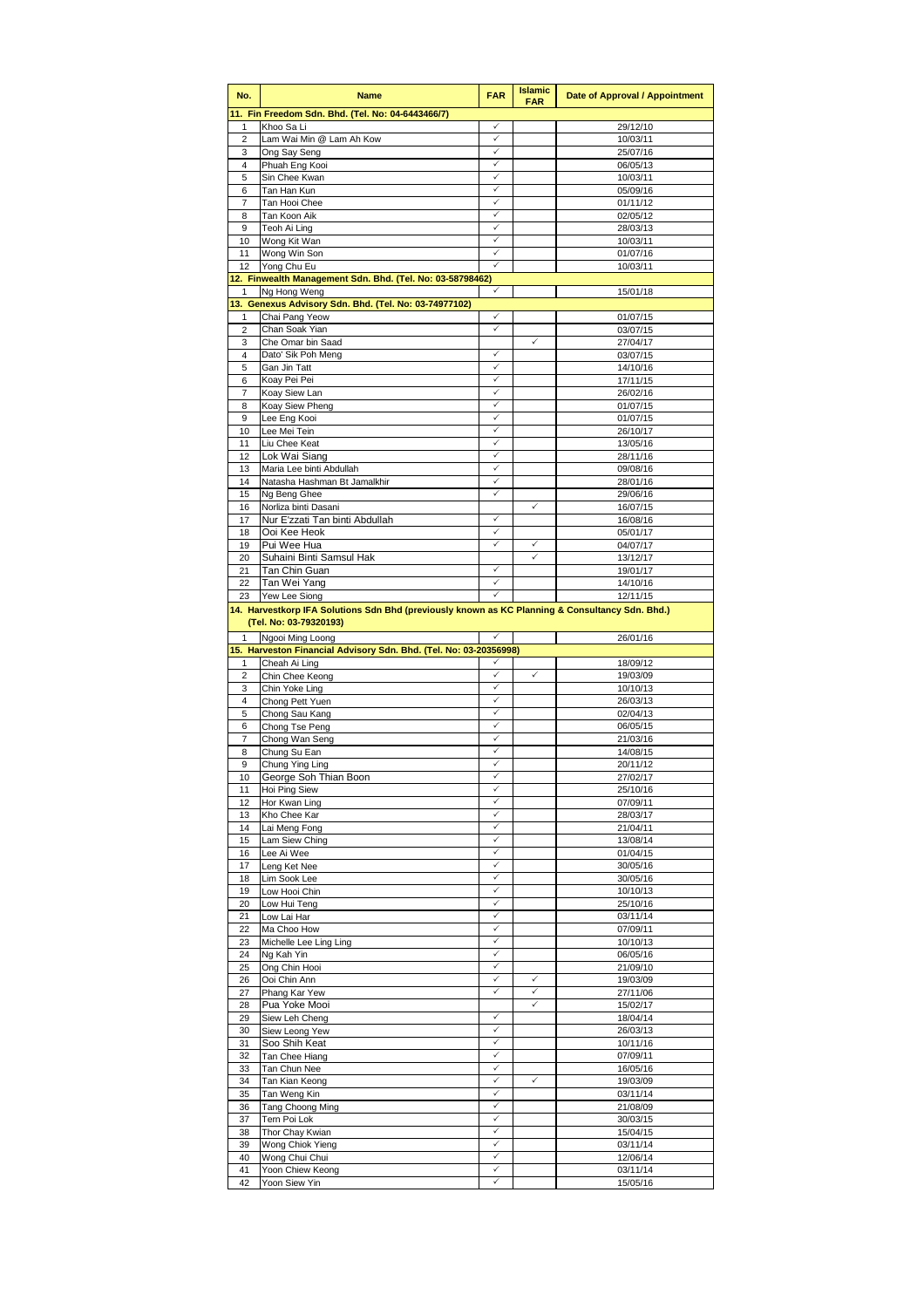| No.            | <b>Name</b>                                               | <b>FAR</b>   | <b>Islamic</b><br><b>FAR</b> | Date of Approval / Appointment |
|----------------|-----------------------------------------------------------|--------------|------------------------------|--------------------------------|
|                | 16. iFAST Capital Sdn. Bhd. (Tel. No: 03-21490600)        |              |                              |                                |
| 1              | Andy Wong Tze Hau                                         | ✓            |                              | 23/11/16                       |
| 2              | Joanna Lim Li Ching                                       | ✓            |                              | 01/06/17                       |
| 3              | Lee Chee Yong                                             | ✓            |                              | 01/02/16                       |
| $\overline{4}$ | Lian Zhe Horng                                            | ✓            |                              | 01/02/16                       |
| 5              | Lye Yew Tyan                                              | ✓            |                              | 01/02/16                       |
| 6              | Mariadass A/L Micheal                                     | ✓            |                              | 13/09/17                       |
| 7              | Tan Yik Kuan                                              | ✓            |                              | 01/02/16                       |
|                | 17. InsureDIY Sdn. Bhd. (Tel. No: 03-21490997)            |              |                              |                                |
| 1              | Lai Huey Voon                                             | ✓            | ✓                            | 20/05/16                       |
|                | 18. I-Max Financial Sdn. Bhd. (Tel. No: 03-61423128)      |              |                              |                                |
| 1              | Au Yong Yoke Wah                                          | ✓            |                              | 03/05/17                       |
| $\overline{2}$ | Chan Teck Keng                                            | ✓            |                              | 07/01/13                       |
| 3              | Ch'ng Boon Khean                                          | ✓            |                              | 16/02/17                       |
| $\overline{4}$ | Fazrul bin Mohd Farouk                                    | ✓            |                              | 21/03/14                       |
| 5              | Goh Chee Yong                                             | ✓            |                              | 02/03/15                       |
| 6              | Johan Adam Jurohni bin Abdullah                           |              |                              | 14/11/13                       |
| 7              | Koo Wei Han                                               | ✓            |                              | 16/05/16                       |
| 8              | Lim Choon Li                                              | ✓            |                              | 29/09/15                       |
| 9              | Muhamed Al-Jeffrey Bin Abdullah                           |              |                              | 16/02/16                       |
| 10             | Muhammad Rizal Bin Abdul Aziz                             |              | ✓                            | 25/08/17                       |
| 11             | Ng Fook Yow                                               | ✓            |                              | 30/03/11                       |
| 12             | Surinder Kaur a/p Darshan Singh                           | ✓            |                              | 10/06/15                       |
| 13             | Wong Hang Hiang                                           | ✓            |                              | 28/07/17                       |
| 14             | Yeap Bee Chin                                             | ✓            |                              | 20/09/13                       |
| 15             | Yee Foong Har                                             | ✓            |                              | 27/01/10                       |
| 16             | Yong John Sen                                             | ✓            |                              | 21/04/10                       |
| 17             | Yung Chung Chai                                           | ✓            |                              | 29/07/15                       |
|                | 19. ISK Planner Sdn. Bhd. (Tel. No: 03-89129427)          |              |                              |                                |
| 1              | Iskandar Bin Mohd Amin @ Hamim                            | ✓            |                              | 31/01/15                       |
| 2              | Maimun Binti Simun @ Olai                                 | ✓            | ✓                            | 06/04/15                       |
|                | 20. Legacy Advisory Sdn. Bhd. (Tel. No: 04-3988226)       |              |                              |                                |
| 1              | Benjamin Ong Eng Keen                                     | $\checkmark$ |                              | 18/11/13                       |
| 2              | Chan Kin Wai                                              | ✓<br>✓       |                              | 15/10/14                       |
| 3              | Chow Tat Kook                                             |              | ✓                            | 10/01/11                       |
| 4              | Defri Bin Zulkarnaini                                     |              |                              | 21/01/16                       |
| 5              | Er Bee Ching                                              | ✓<br>✓       |                              | 24/06/16                       |
| 6              | Foong Tuck Weng                                           | ✓            |                              | 23/09/11                       |
| 7              | Kennard Khoo Kay Kjin                                     | ✓            |                              | 21/11/14                       |
| 8              | Koh Wei Fong                                              | ✓            |                              | 15/06/16                       |
| 9              | Lee Wee Siong                                             | ✓            |                              | 10/12/14                       |
| 10<br>11       | Lim Gin Seng                                              | ✓            |                              | 19/10/15                       |
| 12             | Lim Siew Hwang<br>Nurul Elani Binti Rashid                |              | $\checkmark$                 | 13/06/13                       |
|                |                                                           | ✓            |                              | 27/09/16                       |
| 13<br>14       | See Eng Bee<br>Seow Lee Sum                               | ✓            |                              | 18/08/16<br>21/03/16           |
| 15             | Tam Wing Kwong                                            | ✓            |                              | 19/10/10                       |
| 16             | Tan Wei Choang                                            | ✓            |                              | 21/01/16                       |
| 17             | Tan Yi Nye                                                | ✓            |                              |                                |
| 18             | Tee Hong Teng                                             | ✓            |                              | 15/03/16<br>18/05/15           |
| 19             | Teh Ee Hoi                                                | ✓            |                              | 21/05/15                       |
| 20             | Teh Lai Huat                                              | ✓            |                              | 20/09/14                       |
| 21             | Thaw Jikin                                                | ✓            |                              | 21/01/13                       |
| 22             |                                                           | ✓            |                              | 23/02/09                       |
| 23             | Thaw Yeng Cheong<br>Yap Fee Yen                           | ✓            |                              | 04/06/15                       |
| 24             | Zulkifli Bin Khamis                                       |              | ✓                            | 23/01/15                       |
|                | 21. Money Sense Advisory Sdn. Bhd. (Tel. No: 03-74966060) |              |                              |                                |
| 1              | Chan Phaik See                                            | ✓            |                              | 01/08/16                       |
| 2              | Chaw Kim Soon                                             | ✓            |                              | 01/09/16                       |
| 3              | Choo Heng Jin                                             | ✓            |                              | 01/04/17                       |
| 4              | Chu Lai Yee                                               | $\checkmark$ |                              | 01/08/16                       |
| 5              | Loke Yiing Tsen @ Loke Weng Chan                          | ✓            |                              | 01/01/16                       |
| 6              | Ngow Sook Huey                                            | ✓            |                              | 01/09/16                       |
| 7              | Teh Eng Teck                                              | ✓            |                              | 01/04/17                       |
| 8              | Yan Ying Chieh                                            | ✓            |                              | 01/01/16                       |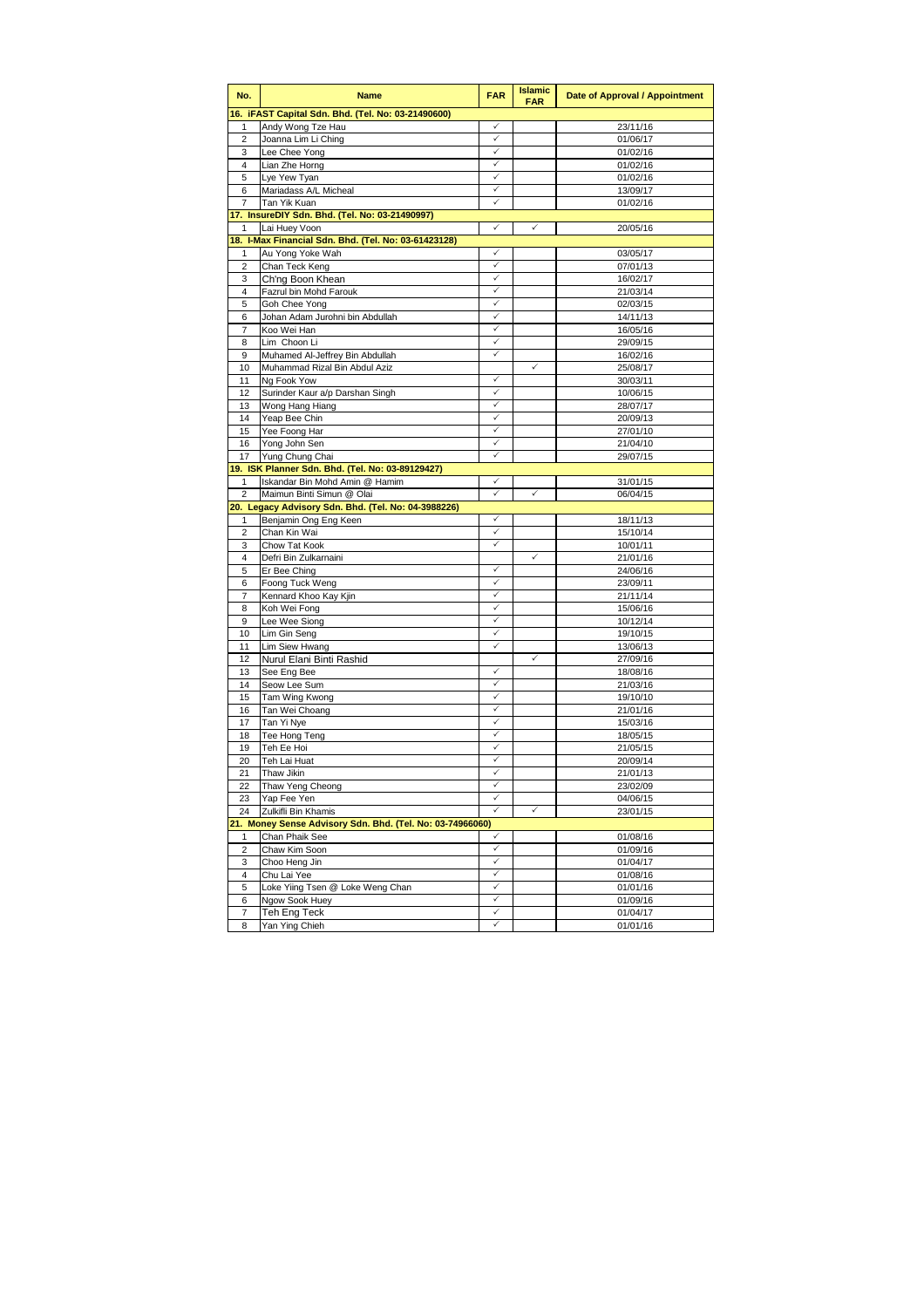| No.                     | <b>Name</b>                                                         | <b>FAR</b>                   | <b>Islamic</b><br><b>FAR</b> | Date of Approval / Appointment |
|-------------------------|---------------------------------------------------------------------|------------------------------|------------------------------|--------------------------------|
|                         | 22. Phillip Wealth Planners Sdn. Bhd. (Tel. No: 03-27830300)        |                              |                              |                                |
| 1                       | Aaron Lau In-Tsoi                                                   | $\checkmark$                 | $\checkmark$                 | 19/11/13                       |
| 2<br>3                  | Ahmad Taufiq Bin Anuar<br>Ahmad Zulhilmi Bin Abdul Aziz             |                              | ✓                            | 18/01/18<br>08/12/17           |
| $\overline{\mathbf{4}}$ | Andy Lim Say Kiat                                                   | ✓                            |                              | 01/12/10                       |
| 5                       | Ang Kok Cheong                                                      | $\checkmark$                 |                              | 25/07/14                       |
| 6                       | Chai Choon We                                                       | $\checkmark$                 | ✓                            | 08/07/14                       |
| 7                       | Chai Ser Yong                                                       | $\checkmark$                 |                              | 15/07/11                       |
| 8<br>9                  | Chan Mei Yoke<br>Chang Kwang Cheat                                  | ✓<br>$\checkmark$            | ✓                            | 22/01/18<br>19/08/15           |
| 10                      | Chang Mee Ken                                                       | $\checkmark$                 |                              | 15/10/14                       |
| 11                      | Chin Sae Swee @ Lim Eng Hoh                                         | $\checkmark$                 |                              | 17/10/14                       |
| 12                      | Chong Zhen Ting                                                     | $\checkmark$                 |                              | 06/05/15                       |
| 13                      | Choo Ah Kow                                                         | $\checkmark$                 |                              | 25/07/13                       |
| 14<br>15                | Choong Ju Kim<br>Chu Chee Khiang                                    | ✓<br>$\checkmark$            | ✓                            | 24/07/13<br>30/05/14           |
| 16                      | Chu Kai Hui                                                         | $\checkmark$                 |                              | 16/01/17                       |
| 17                      | Chua Chu Ai                                                         | ✓                            |                              | 05/01/18                       |
| 18                      | Chua King Wai                                                       | $\checkmark$                 |                              | 15/03/16                       |
| 19                      | Daniel Tan Kae Hon                                                  | $\checkmark$                 |                              | 24/09/13                       |
| 20                      | Dennis Teo Poh Shuan                                                | $\checkmark$                 |                              | 04/03/16                       |
| 21<br>22                | Edmund Lim Soon Chin<br>Fam Chii Min                                | $\checkmark$<br>✓            |                              | 11/01/17<br>13/03/13           |
| 23                      | Fan Wai Yin                                                         | $\checkmark$                 |                              | 09/10/15                       |
| 24                      | Folk Jee Choong                                                     | $\checkmark$                 |                              | 04/03/16                       |
| 25                      | Gabriel A/L George                                                  | ✓                            |                              | 23/01/18                       |
| 26                      | Gan Hoon Hoon                                                       | $\checkmark$                 |                              | 16/01/17                       |
| 27                      | Goh Jon Lin                                                         | $\checkmark$                 |                              | 15/08/16                       |
| 28<br>29                | Goh Saik Chang<br>Goh Ting Keong                                    | ✓<br>$\checkmark$            |                              | 15/03/16<br>21/03/16           |
| 30                      | Hazwani Binti Ahmad                                                 |                              | $\checkmark$                 | 04/09/15                       |
| 31                      | Helwa Sofni Binti Md Isa                                            |                              | $\checkmark$                 | 31/05/17                       |
| 32                      | Ho Heng Thong                                                       | $\checkmark$                 |                              | 15/11/11                       |
| 33                      | Ho Pei Yee                                                          | ✓                            |                              | 04/12/17                       |
| 34                      | Hoh Chee Wei                                                        | $\checkmark$                 |                              | 21/08/17                       |
| 35<br>36                | Hong Wei Xung<br>Ida Emily Ho Lay Sim @ Ho Lay Sim                  | $\checkmark$<br>$\checkmark$ |                              | 02/11/17<br>31/03/16           |
| 37                      | Irene Tan Sai Lui                                                   | $\checkmark$                 |                              | 24/11/14                       |
| 38                      | Jalaaluddeen Abdul Salaam Abas Bin Abas                             |                              | $\checkmark$                 | 26/01/18                       |
| 39                      | Jeniffer Chin Fui Yee                                               | ✓                            |                              | 15/08/16                       |
| 40                      | Jorim Tan Keng Boon                                                 | $\checkmark$                 |                              | 25/04/16                       |
| 41<br>42                | Junesan Lim<br>Keh Yeow Hwee                                        | $\checkmark$<br>$\checkmark$ |                              | 25/04/16                       |
| 43                      | Khew Lu Sun                                                         | $\checkmark$                 |                              | 03/03/17<br>04/03/16           |
| 44                      | Kitson Lim Weng Heng                                                | $\checkmark$                 |                              | 16/08/12                       |
| 45                      | Kong Yii Nee                                                        | $\checkmark$                 |                              | 18/10/16                       |
| 46                      | Kua Choon Seng                                                      | $\checkmark$                 |                              | 20/04/15                       |
| 47                      | Kwan Chan Meng                                                      | $\checkmark$<br>$\checkmark$ |                              | 08/11/16                       |
| 48<br>49                | Lai Swee Chin<br>Lau Mun Yuen                                       | $\checkmark$                 |                              | 13/09/17<br>07/04/14           |
| 50                      | Lee Chee Foong                                                      | ✓                            |                              | 21/08/17                       |
| 51                      | Lee Weng Sim                                                        | ✓                            |                              | 26/01/15                       |
| 52                      | Leong Foo Weng                                                      | ✓                            |                              | 15/11/11                       |
| 53                      | Liau Wai Ling                                                       | $\checkmark$                 |                              | 29/09/15                       |
| 54                      | Lim Lee Ping                                                        | $\checkmark$<br>$\checkmark$ |                              | 02/11/15                       |
| 55<br>56                | Lim Lip Chin<br>Lim Soo Kiong                                       | $\checkmark$                 |                              | 07/04/14<br>15/08/16           |
| 57                      | Lim Teona Jin                                                       | $\checkmark$                 |                              | 14/11/13                       |
| 58                      | Lim Yuan Wei                                                        | ✓                            |                              | 05/01/18                       |
| 59                      | Looi Ming Foo                                                       | $\checkmark$                 |                              | 25/07/13                       |
| 60                      | Looi Po Wai Kevin                                                   | $\checkmark$                 | ✓                            | 04/12/17                       |
| 61<br>62                | Mastura Binti Mohd<br>Md Azhari Md Zhahir                           | $\checkmark$                 |                              | 26/01/18<br>15/08/16           |
| 63                      | Michael Anthony Robison                                             | $\checkmark$                 |                              | 15/11/15                       |
| 64                      | Mohamad Fakhrul Radzi Bin Zainudin                                  | $\checkmark$                 |                              | 11/04/17                       |
| 65                      | Mohana Krishnan A/L Kallingai Velayudhan                            | $\checkmark$                 | ✓                            | 09/09/16                       |
| 66                      | Mohd Mukhriz Bin Ramli                                              | $\checkmark$                 |                              | 31/05/17                       |
| 67                      | Mohd Zul Alwi Bin Mat Adam<br>Muhamad Nur Farhan bin Muhamad Fadzil |                              | ✓<br>✓                       | 09/09/16                       |
| 68<br>69                | Muhammad Khairul Anwar bin Khairuddin                               | $\checkmark$                 |                              | 13/09/17<br>15/09/17           |
| 70                      | Muhammad Nurhelmi Bin Mohd Lukhman                                  |                              | ✓                            | 31/05/17                       |
| 71                      | Nagavali A/P Kalliappan                                             | $\checkmark$                 |                              | 05/03/16                       |
| 72                      | Ng Nyi Hong                                                         | $\checkmark$                 |                              | 06/05/15                       |
| 73                      | Ong Tuan Kong                                                       | $\checkmark$                 |                              | 23/01/18                       |
| 74<br>75                | Pow Jun Jiang<br>Raju A/L Periasamy                                 | $\checkmark$<br>✓            | ✓                            | 01/06/12<br>14/02/17           |
| 76                      | Ravichandran A/L Mamiar @ Manar                                     | $\checkmark$                 |                              | 25/06/16                       |
| 77                      | Raymond Tay Kiam Chuan                                              | ✓                            |                              | 30/05/14                       |
| 78                      | Razwan Bin Awaludin                                                 | ✓                            | ✓                            | 03/02/17                       |
| 79                      | Ridhuan Bin Khairi                                                  | $\checkmark$                 |                              | 24/01/18                       |
| 80                      | Ridzuan Bin Idris                                                   |                              | ✓                            | 19/01/18                       |
| 81                      | Safizan Ikzani Bin Abdul Razak                                      | $\checkmark$<br>$\checkmark$ | ✓                            | 05/08/15                       |
| 82<br>83                | See Hock Liong<br>See Wei Ling                                      | ✓                            |                              | 24/09/13<br>20/04/15           |
| 84                      | Sharon Veronica Goh                                                 | $\checkmark$                 |                              | 16/05/17                       |
| 85                      | Sung Aun Nee                                                        | ✓                            |                              | 10/01/18                       |
| 86                      | Suzardi Bin Maulan                                                  | $\checkmark$                 | ✓                            | 03/01/18                       |
| 87                      | Tan Boon Phin                                                       | $\checkmark$                 |                              | 02/07/14                       |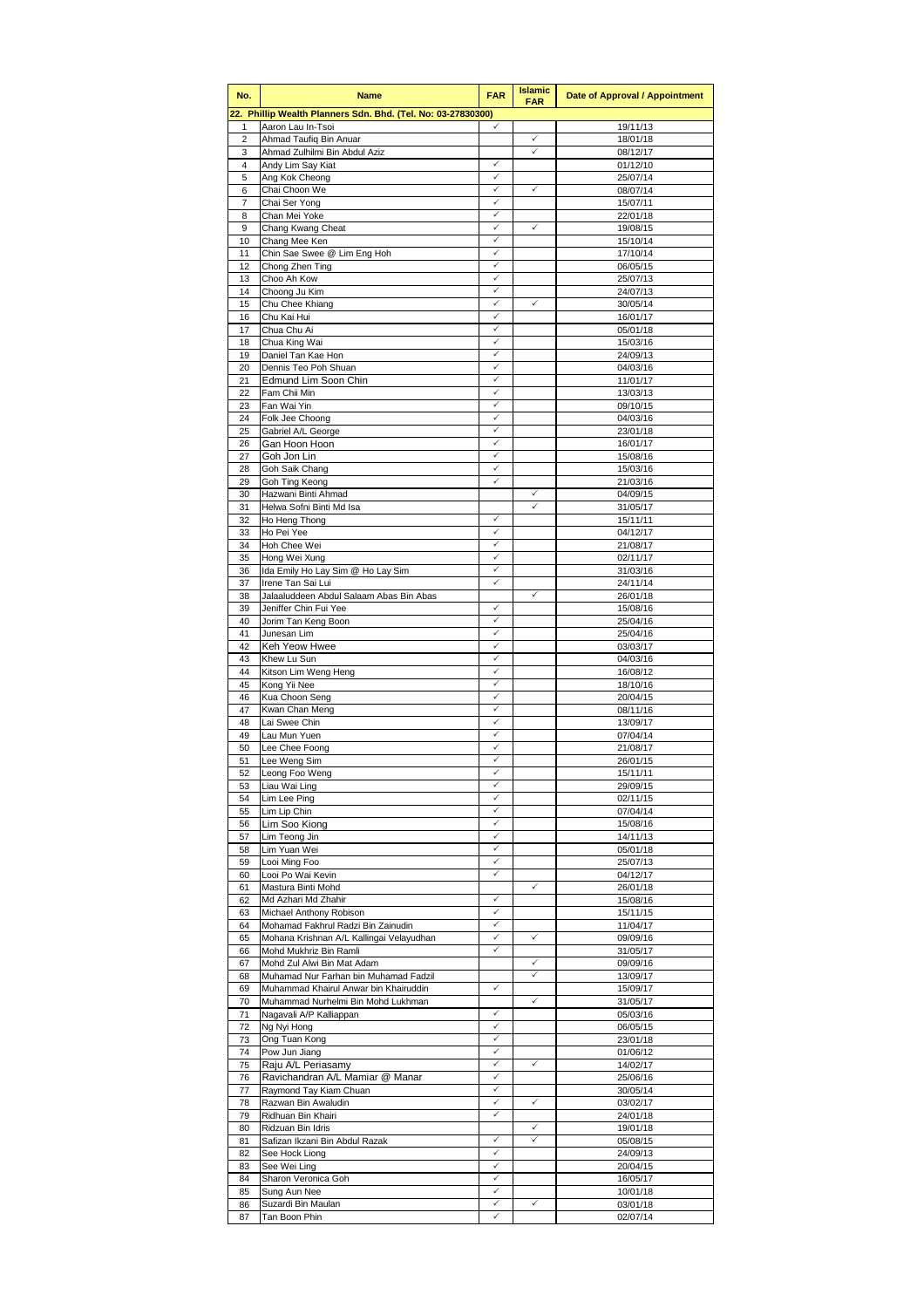| No.                 | <b>Name</b>                                                     | <b>FAR</b> | <b>Islamic</b><br><b>FAR</b> | Date of Approval / Appointment |
|---------------------|-----------------------------------------------------------------|------------|------------------------------|--------------------------------|
|                     | 22. Phillip Wealth Planners Sdn. Bhd. (Tel. No: 03-27830300)    |            |                              |                                |
| 88<br>89            | Tan Cheng Seang<br>Tan Lin Sheng                                | ✓<br>✓     |                              | 26/06/14<br>08/11/17           |
| 90                  | Tan Siew Min                                                    | ✓          |                              | 01/07/14                       |
| 91                  | Tan Tong Tuck                                                   | ✓          |                              | 13/03/13                       |
| 92                  | Tan Yee Ching                                                   | ✓          |                              | 02/11/12                       |
| 93<br>94            | Tay Cheng Lye<br>Teh Aik Ling                                   | ✓<br>✓     |                              | 05/08/15<br>04/09/15           |
| 95                  | Teh Kian Lang                                                   | ✓          |                              | 24/07/14                       |
| 96                  | Teo Soon Ann                                                    | ✓          |                              | 20/08/14                       |
| 97                  | Teo Su Khiang                                                   | ✓          |                              | 17/10/16                       |
| 98<br>99            | Tham Chee Yeen<br>Thoo Sei Sam                                  | ✓<br>✓     |                              | 17/10/16<br>02/11/15           |
| 100                 | Voo Nyuk Oi                                                     | ✓          |                              | 26/06/14                       |
| 101                 | Wan Nur Syahira Binti Wan Mohamed                               |            | ✓                            | 14/06/17                       |
| 102                 | Wong Choon Mooi                                                 | ✓          |                              | 25/10/17                       |
| 103<br>104          | Wong Pooi Fong<br>Yap Han Mun                                   | ✓          |                              | 08/11/16<br>17/01/17           |
| 105                 | Yau Min Sin                                                     | ✓          |                              | 05/08/15                       |
| 106                 | Yau Wen Chin                                                    |            |                              | 25/09/14                       |
| 107                 | Yee Swee Choon                                                  | ✓          |                              | 01/06/12                       |
| 108<br>109          | Yew Sok Leng<br>Yii Heng Seng                                   | ✓<br>✓     |                              | 22/01/18<br>21/11/14           |
| 110                 | Yong Tung Fong                                                  | ✓          |                              | 14/06/17                       |
| 111                 | Yong Yuen Sheng                                                 |            |                              | 18/12/15                       |
|                     | 23. Premier Financial Advisers Sdn. Bhd. (Tel. No: 03-92851899) |            |                              |                                |
| 1<br>$\overline{2}$ | Chong Poh Leng<br>Kee Wah Soong                                 |            | ✓<br>✓                       | 07/06/17<br>11/09/06           |
|                     | 24. Standard Financial Adviser Sdn. Bhd. (Tel No: 03-79545486)  |            |                              |                                |
| 1                   | Alin @ Chiu Fook Wah                                            | ✓          |                              | 21/07/08                       |
| 2                   | Ariffin bin Mohd Said                                           | ✓          |                              | 05/09/07                       |
| 3                   | Au Yong Mun Bong                                                | ✓<br>✓     |                              | 06/09/11                       |
| 4<br>5              | <b>Beh Heng Seong</b><br>Bernadette Selvi A/P Anthony Raj       | ✓          | ✓                            | 17/04/15<br>24/11/09           |
| 6                   | Chan Ah Kem                                                     | ✓          |                              | 19/10/10                       |
| 7                   | Chang Lai Fong                                                  |            |                              | 01/11/17                       |
| 8                   | Chem Yuet Meng                                                  | ✓          |                              | 04/07/08                       |
| 9<br>10             | Cheng Jill Keng<br>Chia Meei Li                                 | ✓<br>✓     |                              | 28/02/12<br>25/11/08           |
| 11                  | Ch'ng Hwee Kong @ Konny Ch'ng                                   | ✓          |                              | 05/09/07                       |
| 12                  | Chong Choi Hong                                                 | ✓          |                              | 12/04/17                       |
| 13                  | Chong Pow Ying                                                  | ✓          |                              | 13/02/14                       |
| 14<br>15            | Chong Yew Mun<br>Christopher Chew Kai Thong                     | ✓<br>✓     |                              | 24/01/18<br>04/12/08           |
| 16                  | Christopher Chiu Sze Siong                                      | ✓          | ✓                            | 30/09/09                       |
| 17                  | Chua Hock Hoo                                                   | ✓          |                              | 09/07/09                       |
| 18                  | Eng Chong Huat                                                  | ✓          |                              | 17/04/15                       |
| 19<br>20            | Faun Hann Thiam<br>Foo Geoh Keok                                | ✓<br>✓     |                              | 13/03/09<br>24/05/11           |
| 21                  | Grace Wang Chiew Lian                                           | ✓          |                              | 23/04/08                       |
| 22                  | Han Moon Keat                                                   | ✓          | ✓                            | 23/05/17                       |
| 23                  | Hasnan bin Harun                                                | ✓          | ✓                            | 17/09/14                       |
| 24<br>25            | Hii Kieng Chii<br>Hii Kiew Yien                                 | ✓<br>✓     |                              | 06/09/11<br>26/04/12           |
| 26                  | Irene Lee Siew Peng                                             | ✓          |                              | 06/11/17                       |
| 27                  | Julie Chuah Li May                                              | ✓          | ✓                            | 06/07/12                       |
| 28                  | Khoo Chuin Yuen                                                 | ✓          |                              | 26/01/11                       |
| 29<br>30            | Koo Beng Wye<br>Lai Chiong Ngieh                                | ✓<br>✓     |                              | 12/04/11<br>29/07/11           |
| 31                  | Lai Soo Siang                                                   | ✓          |                              | 29/12/16                       |
| 32                  | Lam Kwai Soon                                                   | ✓          |                              | 09/07/09                       |
| 33                  | Lau Keng Lim                                                    | ✓          |                              | 09/09/08                       |
| 34<br>35            | Lau Ket Loan<br>Lau Seong Wah                                   | ✓<br>✓     |                              | 07/02/14<br>12/04/11           |
| 36                  | Lee Joo How                                                     | ✓          |                              | 20/12/16                       |
| 37                  | Lee Khee Chuan                                                  | ✓          |                              | 21/06/11                       |
| 38                  | Lee Kwai Weng                                                   | ✓          |                              | 13/03/12                       |
| 39<br>40            | Lee Lee Peng<br>Lee Su Yee                                      | ✓<br>✓     |                              | 20/11/14<br>04/01/18           |
| 41                  | Lee Teck Yew                                                    | ✓          |                              | 05/12/16                       |
| 42                  | Leong Hing Ho                                                   | ✓          |                              | 13/02/14                       |
| 43                  | Leow Mei Fong                                                   | ✓          |                              | 12/12/08                       |
| 44<br>45            | Lew Kai Nun<br>Lieu Ching Foo                                   | ✓<br>✓     | ✓                            | 12/04/11<br>20/11/14           |
| 46                  | Lily Lau Lee Lee                                                | ✓          |                              | 03/03/10                       |
| 47                  | Lim Fern Fern                                                   | ✓          |                              | 22/03/17                       |
| 48                  | Lim Pei Shyuan                                                  | ✓          | ✓                            | 15/04/13                       |
| 49<br>50            | Lim Yun Nee<br>Low Hon Keong                                    | ✓          | ✓                            | 29/11/08<br>01/09/15           |
| 51                  | Low Soon Hing                                                   | ✓          | $\checkmark$                 | 09/09/08                       |
| 52                  | Mohd Akhbar bin Yahya                                           | ✓          | ✓                            | 12/04/11                       |
| 53                  | Mohd Sedek Bin Jantan                                           |            | $\checkmark$                 | 29/09/16                       |
| 54                  | Ng Ah Huat                                                      | ✓          |                              | 23/07/09                       |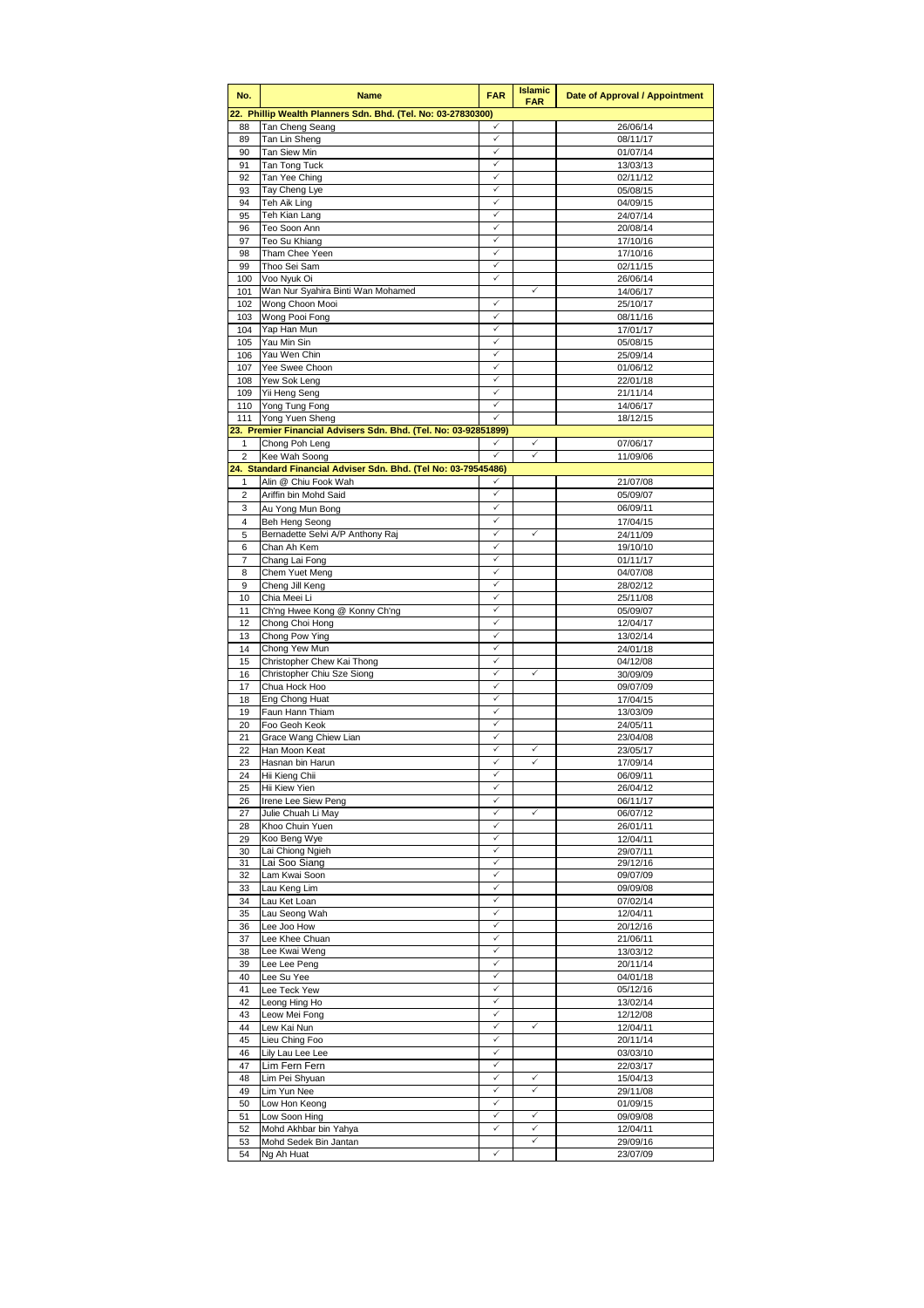| No.            | <b>Name</b>                                                        | <b>FAR</b>   | <b>Islamic</b><br><b>FAR</b> | Date of Approval / Appointment |  |  |  |
|----------------|--------------------------------------------------------------------|--------------|------------------------------|--------------------------------|--|--|--|
|                | 24. Standard Financial Adviser Sdn. Bhd. (Tel No: 03-79545486)     |              |                              |                                |  |  |  |
| 55             | Ng Chee Yong                                                       | ✓            |                              | 31/10/12                       |  |  |  |
| 56             | Ng Choon Leong                                                     | $\checkmark$ |                              | 04/12/08                       |  |  |  |
| 57             | Ng Mei Hung                                                        | ✓            | ✓                            | 21/04/10                       |  |  |  |
| 58             | Oh Teik Oon                                                        | ✓            |                              | 18/08/09                       |  |  |  |
| 59             | Ong Fong Heng                                                      | ✓            |                              | 09/08/10                       |  |  |  |
| 60             | Ong Lin Wooi                                                       | ✓            |                              | 20/06/17                       |  |  |  |
| 61             | Ong Tiam Wee                                                       | ✓            |                              | 04/01/17                       |  |  |  |
| 62             | Peh Kok Hong                                                       | ✓            |                              | 27/12/13                       |  |  |  |
| 63             | Pong Siew Jee                                                      | ✓            |                              | 07/02/14                       |  |  |  |
| 64             | Sim Poh Poh                                                        | ✓            |                              | 08/11/17                       |  |  |  |
| 65             | Simon Sim Kah Soon                                                 | ✓            |                              | 29/09/16                       |  |  |  |
| 66             | Siow Huey Chet                                                     | ✓            |                              | 04/07/08                       |  |  |  |
| 67             | Siow Kim Hong                                                      | ✓            |                              | 16/01/18                       |  |  |  |
| 68             | Siti Nurfarainie binti Manan                                       | ✓            | ✓                            | 17/09/14                       |  |  |  |
| 69             | Soon Bee Tin                                                       | ✓            |                              | 13/03/09                       |  |  |  |
| 70             | Tan Chiew Ee                                                       | ✓            |                              | 27/02/17                       |  |  |  |
| 71             | Tan Chin Cherng                                                    | ✓            | ✓                            | 05/09/07                       |  |  |  |
| 72             | Tan Kai Meng                                                       | ✓            |                              | 23/07/09                       |  |  |  |
| 73             | Tan Kiat Yin                                                       | ✓            |                              | 09/03/14                       |  |  |  |
| 74             | Tan Lee Pheng                                                      | ✓            |                              | 29/09/16                       |  |  |  |
| 75             | Tan Li Lian                                                        | ✓            |                              | 30/03/15                       |  |  |  |
| 76             | Tan Pow Choo                                                       | ✓            |                              | 01/08/13                       |  |  |  |
| 77             | Tan Sek Choo                                                       | ✓            |                              | 23/04/08                       |  |  |  |
| 78             | Teoh Eng Hian                                                      | ✓            |                              | 05/02/13                       |  |  |  |
| 79             | Teoh Hock Geh                                                      | ✓            | $\checkmark$                 | 27/07/09                       |  |  |  |
| 80             | Thomas A/L K T Varughese                                           | ✓            |                              | 10/11/17                       |  |  |  |
| 81             | Usha Gophinathan A/P Raghavan Nayar                                | ✓            |                              | 05/09/07                       |  |  |  |
| 82             | Wong Foong Yee                                                     | ✓            |                              | 29/11/12                       |  |  |  |
| 83             | Wong Keng Leong                                                    | ✓            | $\checkmark$                 | 14/02/08                       |  |  |  |
| 84             | Wong May Sie                                                       | ✓            |                              | 14/01/10                       |  |  |  |
| 85             | Wong Zi Neng                                                       | ✓            |                              | 06/11/17                       |  |  |  |
| 86             | Yong Pow Peng                                                      | ✓            |                              | 22/12/16                       |  |  |  |
| 87             | Yong Sheau Ling                                                    | ✓            |                              | 09/06/08                       |  |  |  |
| 88             | Yong Sook Kwan                                                     | ✓            | ✓                            | 09/09/08                       |  |  |  |
| 89             | Zainol Azrin Bin Khairudin                                         | ✓            | ✓                            | 23/09/08                       |  |  |  |
| 90             | Zulkifli Hashim                                                    | ✓            |                              | 17/01/12                       |  |  |  |
| 91             | Zuraina Wong Binti Abdullah                                        | ✓            |                              | 21/01/16                       |  |  |  |
|                | 25. Steadfast Advisory (Malaysia) Sdn. Bhd. (Tel. No: 03-56140323) |              |                              |                                |  |  |  |
| 1              | Harold Khoo Boo Heen                                               | ✓            | $\checkmark$                 | 01/11/13                       |  |  |  |
| $\overline{2}$ | Tan Swat Hoon                                                      | ✓            |                              | 01/11/14                       |  |  |  |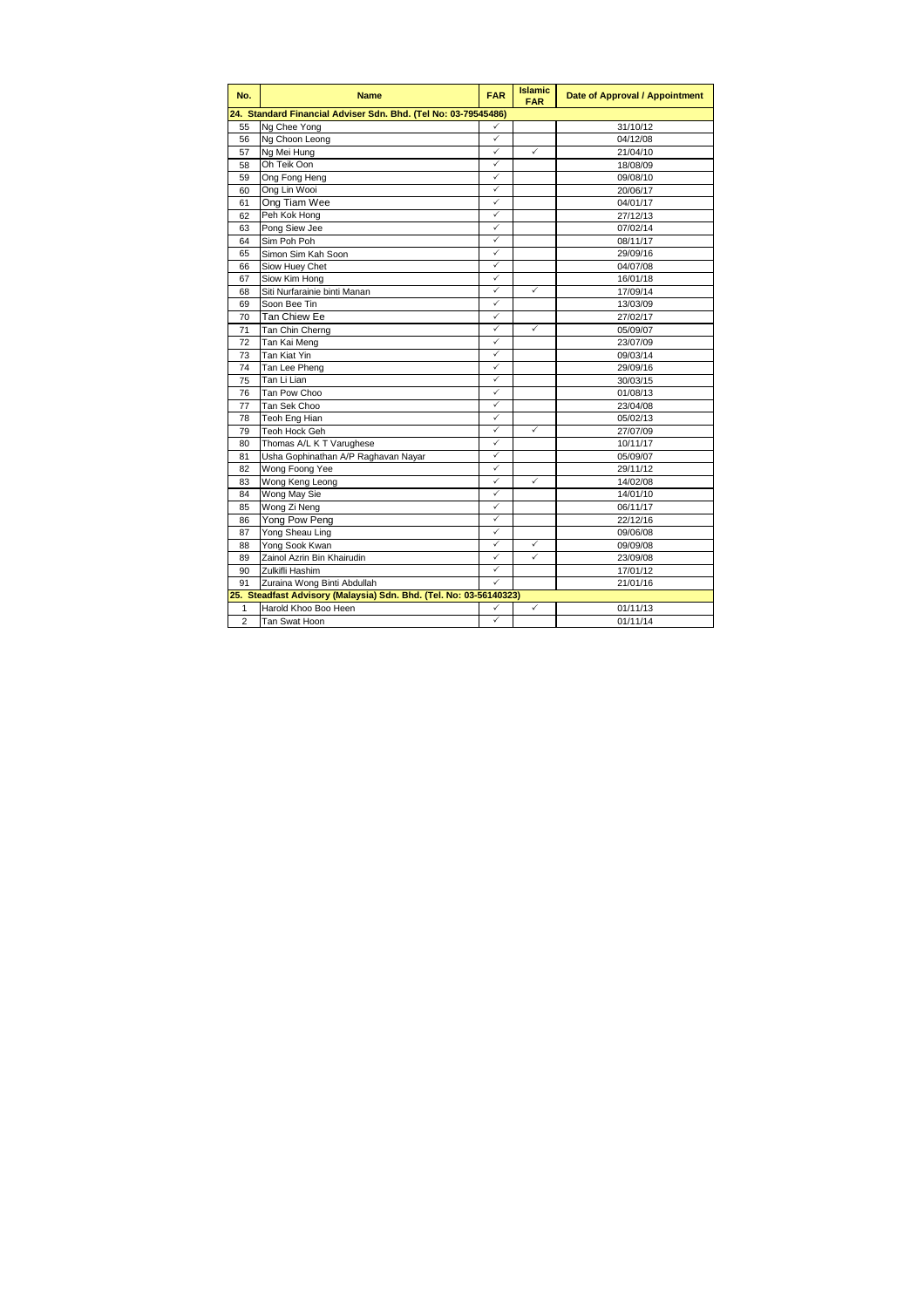| No.            | <b>Name</b>                                                     | <b>FAR</b>        | <b>Islamic</b><br><b>FAR</b> | <b>Date of Approval / Appointment</b> |
|----------------|-----------------------------------------------------------------|-------------------|------------------------------|---------------------------------------|
|                | 26. VKA Wealth Planners Sdn. Bhd. (Tel. No: 03-80711661)        |                   |                              |                                       |
| 1              | Abdullah Faeez bin Mohd Noor                                    | ✓                 |                              | 15/05/15                              |
| 2<br>3         | Agnes Ooi Siew Tin @ Agnes Choo Siew Tin<br>Aida Mosira Mokhtar | ✓                 | $\checkmark$                 | 15/11/13<br>29/03/16                  |
| 4              | Ang Chee Yong                                                   | ✓                 |                              | 22/01/13                              |
| 5              | Angela Chee Suat Lian                                           | ✓                 |                              | 12/06/14                              |
| 6              | Anuar bin Shuib                                                 | ✓                 | ✓                            | 29/10/13                              |
| $\overline{7}$ | Boo Yen Nee                                                     | $\checkmark$      |                              | 25/08/17                              |
| 8<br>9         | Chai Chiou Yeen<br>Chai Nyit Ngen                               | ✓<br>✓            |                              | 31/03/16<br>11/05/12                  |
| 10             | Chan Chee Weng                                                  | ✓                 |                              | 29/08/14                              |
| 11             | Chan Chun Lim                                                   | ✓                 |                              | 01/04/14                              |
| 12             | Chan Lee Peng                                                   | ✓                 |                              | 03/11/14                              |
| 13             | Chan Sau Mooi                                                   | ✓                 |                              | 25/09/17                              |
| 14<br>15       | Chang Meng Wah                                                  | $\checkmark$<br>✓ |                              | 28/02/17<br>13/07/15                  |
| 16             | Chang Siew Wai<br>Chang Wai Kuan                                |                   |                              | 15/05/15                              |
| 17             | Chen Li Choo                                                    | ✓                 |                              | 01/06/14                              |
| 18             | Cheow Mei Mei (Mavis)                                           | $\checkmark$      |                              | 16/02/17                              |
| 19             | Chew Siew Moy                                                   | ✓                 |                              | 30/05/16                              |
| 20             | Chia Ling Yee                                                   | ✓<br>✓            |                              | 11/09/17                              |
| 21<br>22       | Chia Swee Seng<br>Chin Boon Yew                                 | ✓                 |                              | 15/11/13<br>23/10/15                  |
| 23             | Chin Fang Yi                                                    | ✓                 |                              | 10/01/17                              |
| 24             | Chin Tze Woon                                                   | ✓                 |                              | 30/08/12                              |
| 25             | Chin Wan Yee                                                    | ✓                 |                              | 25/01/17                              |
| 26             | Chin Yaw Jswan                                                  | ✓                 |                              | 12/11/15                              |
| 27<br>28       | Chong Chin Shin                                                 | ✓<br>$\checkmark$ |                              | 29/06/16<br>25/01/17                  |
| 29             | Chong Sok Yoon<br>Choong Choon Ming                             | $\checkmark$      |                              | 20/12/12                              |
| 30             | Choong Kon Yin                                                  |                   |                              | 28/08/13                              |
| 31             | Chow Ai Jie                                                     | ✓                 |                              | 13/01/16                              |
| 32             | Choy Siat Foon                                                  | $\checkmark$      |                              | 29/10/09                              |
| 33             | Connie Yiu Tuong Hua                                            | ✓<br>✓            |                              | 17/05/17                              |
| 34<br>35       | Davendra Kumar A/L Renganathan<br>Dylan Chuah Jin Yong          | ✓                 |                              | 13/10/17<br>25/05/17                  |
| 36             | Edward Ooi Tee Hee                                              | ✓                 |                              | 09/04/14                              |
| 37             | Edwin Phua Kia Yoong                                            | $\checkmark$      |                              | 13/12/10                              |
| 38             | Eileen Tan Hwee Lin                                             | ✓                 |                              | 20/03/15                              |
| 39             | Eng Poh Luan                                                    | $\checkmark$      |                              | 28/05/15                              |
| 40<br>41       | Eng Sio Bee<br>Er Kwee Lan                                      | ✓                 |                              | 18/08/14<br>05/03/15                  |
| 42             | Fong Woon Bing                                                  | ✓                 |                              | 11/09/17                              |
| 43             | Foo Yuin Yue                                                    | $\checkmark$      |                              | 26/06/13                              |
| 44             | Foong Tze Yueh                                                  | ✓                 |                              | 07/06/16                              |
| 45             | Goh Kean Lai                                                    | ✓                 |                              | 12/05/16                              |
| 46<br>47       | Goh Swee Han@ Goh Siew Hoon<br>Goon Wey Seng                    | $\checkmark$<br>✓ |                              | 13/01/16<br>24/01/17                  |
| 48             | Heh Siang Nee                                                   | ✓                 |                              | 11/05/12                              |
| 49             | Helen Poh Gaik Cheng                                            | ✓                 | $\checkmark$                 | 06/12/13                              |
| 50             | Heng Lai Yin                                                    | $\checkmark$      |                              | 19/08/14                              |
| 51             | Hor Tiong Wei                                                   | $\checkmark$      |                              | 20/03/15                              |
| 52             | Hue Kong Yan                                                    | ✓<br>$\checkmark$ |                              | 18/03/14                              |
| 53<br>54       | Huong Lee Min<br>Johan Ariff Ribe Bin Sha'ary                   | $\checkmark$      |                              | 15/05/17<br>13/01/16                  |
| 55             | Keah Eewen                                                      | ✓                 |                              | 24/08/17                              |
| 56             | Khoo Jian Fai                                                   | ✓                 |                              | 05/09/17                              |
| 57             | Khor Wooi Suan                                                  | $\checkmark$      |                              | 19/07/17                              |
| 58             | Koh Song Yan                                                    | ✓<br>✓            |                              | 26/04/17                              |
| 59<br>60       | Kum Phui Lai<br>Kung Suet Ly                                    | $\checkmark$      |                              | 12/05/12<br>13/01/16                  |
| 61             | Kwan Chee Meng                                                  | ✓                 |                              | 28/11/12                              |
| 62             | Lai Kian Hwa                                                    | $\checkmark$      |                              | 02/10/12                              |
| 63             | Lam Teng Teng                                                   | ✓                 |                              | 09/01/15                              |
| 64             | Lee Chooi Fah                                                   | $\checkmark$      |                              | 27/04/15                              |
| 65             | Lee Chor Wah<br>Lee Chun Hoong                                  | $\checkmark$<br>✓ |                              | 07/01/16                              |
| 66<br>67       | Lee Kok Hoon                                                    | ✓                 |                              | 30/12/16<br>28/02/12                  |
| 68             | Lee Kok Wan                                                     | $\checkmark$      |                              | 07/10/14                              |
| 69             | Lee Wai Mun                                                     | ✓                 |                              | 17/08/17                              |
| 70             | Lee Yee Jin                                                     | ✓                 |                              | 07/08/17                              |
| 71             | Leo Chien Chiang                                                | $\checkmark$      |                              | 15/12/14                              |
| 72<br>73       | Leong Moh Jin<br>Leong Pui Yee                                  | ✓<br>✓            |                              | 24/04/15<br>15/12/14                  |
| 74             | Leong Yee Man                                                   | ✓                 |                              | 10/09/15                              |
| 75             | Lew Siew Bing                                                   | $\checkmark$      |                              | 09/08/17                              |
| 76             | Liew Yuk Jiun                                                   | $\checkmark$      |                              | 12/11/15                              |
| 77             | Lim Chong Hee                                                   | ✓                 | ✓                            | 11/05/07                              |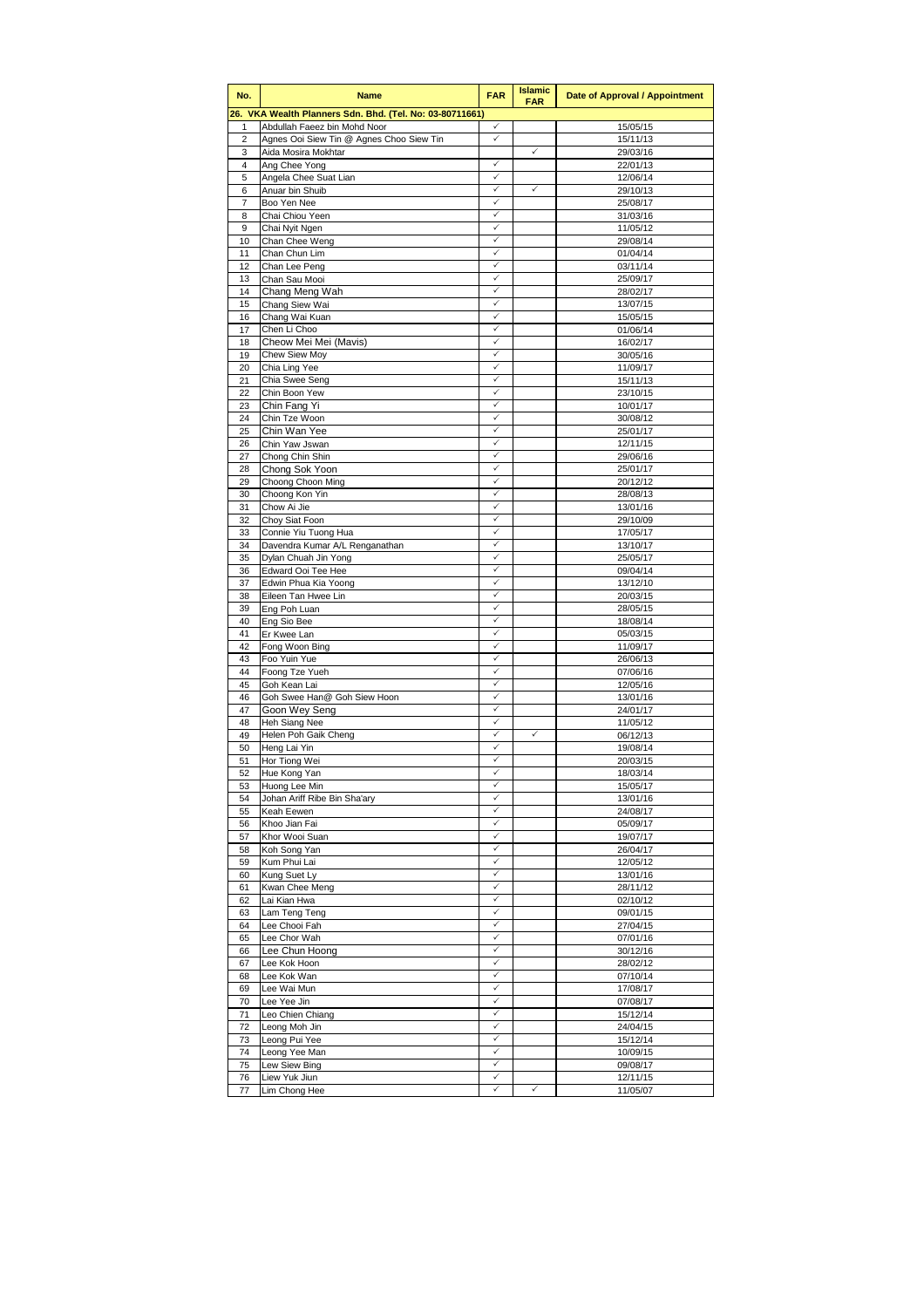| No.        | <b>Name</b>                                              | <b>FAR</b>        | <b>Islamic</b><br><b>FAR</b> | Date of Approval / Appointment |
|------------|----------------------------------------------------------|-------------------|------------------------------|--------------------------------|
|            | 26. VKA Wealth Planners Sdn. Bhd. (Tel. No: 03-80711661) |                   |                              |                                |
| 78         | Lim Lin                                                  | ✓                 |                              | 13/01/16                       |
| 79<br>80   | Lim Mei Kwee                                             | ✓<br>✓            |                              | 10/03/11                       |
| 81         | Lim Pei Keen<br>Lim Seong Hau                            | ✓                 |                              | 30/12/16<br>08/06/15           |
| 82         | Loke Lai Ling                                            | ✓                 |                              | 19/05/14                       |
| 83         | Loo He Foong                                             | ✓                 |                              | 16/10/17                       |
| 84         | Lorraine Khoo Bee Kim                                    | ✓                 | $\checkmark$                 | 16/06/17                       |
| 85         | Louis Liew Thau Shen                                     | ✓<br>✓            |                              | 02/12/13                       |
| 86<br>87   | Luu Geok Chean<br>Michael Chua Beng Hua                  | ✓                 |                              | 22/01/13<br>27/09/10           |
| 88         | Mohd Shahridzul Firdaus B Dzulkefli                      | ✓                 |                              | 28/09/16                       |
| 89         | Neoh Kean Ming                                           | ✓                 |                              | 18/07/13                       |
| 90         | Ng Chin Liang                                            | ✓                 |                              | 03/10/17                       |
| 91         | Ng Hooi Peng                                             | ✓<br>✓            |                              | 24/01/17                       |
| 92<br>93   | Ng Kah Mun<br>Ngam Wing Yew                              |                   |                              | 13/03/15<br>29/05/17           |
| 94         | Ngaw Voon Kong                                           | ✓                 |                              | 26/12/14                       |
| 95         | Ong Boon Ngoh                                            | ✓                 |                              | 19/06/15                       |
| 96         | Ong Kheng Gee                                            | ✓                 |                              | 12/06/14                       |
| 97         | Ong Lee Lan                                              | ✓                 |                              | 06/12/13                       |
| 98<br>99   | Ong Meng Kwan<br>Pang Wan Khim                           | ✓<br>✓            |                              | 01/12/10<br>20/05/15           |
| 100        | Pang Yuen Yen                                            | ✓                 |                              | $\overline{02}/12/13$          |
| 101        | Pek Kiang Nam                                            | ✓                 |                              | 24/08/17                       |
| 102        | Quek Fong Ling                                           | ✓                 |                              | 01/03/17                       |
| 103        | Rajendra Kumar A/L Subramaniam                           | ✓                 |                              | 15/06/17                       |
| 104        | Seow Beng Wai<br>Sharon Lee Guat Cheng                   | ✓<br>✓            | ✓                            | 11/05/07                       |
| 105<br>106 | Shing Yee Ling                                           | $\checkmark$      |                              | 17/12/13<br>01/06/14           |
| 107        | Siah Wei Chun                                            |                   |                              | 23/10/15                       |
| 108        | Siao Lexuan                                              | ✓                 |                              | 09/08/17                       |
| 109        | Sivaraj A/L Santhira Segaran                             | ✓                 |                              | 28/03/17                       |
| 110        | Soh Boon Hong                                            | ✓<br>✓            |                              | 19/02/13                       |
| 111<br>112 | Susanna Suah Po Ling<br>Tai Siew Hong                    | ✓                 |                              | 11/05/07<br>27/04/15           |
| 113        | Tam Siew Ping                                            | ✓                 |                              | 31/03/17                       |
| 114        | Tan Aik Huat                                             | ✓                 |                              | 20/05/15                       |
| 115        | Tan Beng Lim                                             | ✓                 |                              | 23/10/15                       |
| 116        | Tan Chee Yong                                            | ✓                 |                              | 23/10/15                       |
| 117<br>118 | Tan Chin Yu<br>Tan Chong Hee                             | ✓                 |                              | 18/08/14<br>20/05/15           |
| 119        | Tan Choon Seong                                          | ✓                 |                              | 20/07/17                       |
| 120        | Tan Hwa Hong                                             | ✓                 |                              | 28/11/17                       |
| 121        | Tan Kah Kheng                                            | ✓                 |                              | 30/10/17                       |
| 122        | Tan Kock Un                                              | ✓                 |                              | 17/07/14                       |
| 123<br>124 | Tan Kok Hooi<br>Tan Mei Tee                              | ✓<br>✓            |                              | 15/06/17<br>30/08/16           |
| 125        | Tan Sze Wei                                              | ✓                 |                              | 12/02/15                       |
| 126        | Tan Thean Ping                                           | ✓                 |                              | 11/09/17                       |
| 127        | Tan Toong Foon                                           | ✓                 |                              | 19/06/15                       |
| 128        | Tan Xian Zheng                                           | ✓                 |                              | 26/05/17                       |
| 129        | Tan Yan Hoong                                            | ✓<br>✓            |                              | 02/10/12                       |
| 130<br>131 | Tan Yim Mei<br>Tang Pui Yee                              | ✓                 |                              | 27/05/15<br>20/05/15           |
| 132        | Tang Shiau Li                                            | ✓                 |                              | 19/06/15                       |
| 133        | Tay Yew Leong                                            | ✓                 |                              | 23/10/15                       |
| 134        | Tee Kim Huat                                             | $\checkmark$      |                              | 14/08/15                       |
| 135        | Tee Leap Sing                                            | ✓<br>✓            | ✓                            | 23/08/10                       |
| 136<br>137 | Teo Boon Bin<br>Teo Kok Boon                             | ✓                 |                              | 30/10/17<br>12/02/15           |
| 138        | Teoh Kang Yih                                            | ✓                 |                              | 29/06/16                       |
| 139        | Teoh Kok Hwa                                             | ✓                 |                              | 10/03/11                       |
| 140        | Teoh Kwang Hwa                                           | ✓                 |                              | 12/05/16                       |
| 141        | Thong Jen Ee                                             | ✓                 |                              | 08/04/15                       |
| 142<br>143 | Ting Siong Hui<br>Tng Lai Moon                           | ✓<br>✓            |                              | 15/05/17<br>04/10/10           |
| 144        | Tu See Yen                                               | ✓                 |                              | 21/06/11                       |
| 145        | Tye Chin Nien                                            | $\checkmark$      |                              | 19/06/15                       |
| 146        | Wan Nur 'Izzati Wan Ab Rahman                            |                   | ✓                            | 29/09/17                       |
| 147        | Wong Bing Tatt                                           | ✓                 |                              | 18/07/17                       |
| 148        | Wong Thin Poh                                            | ✓<br>$\checkmark$ |                              | 17/12/15                       |
| 149<br>150 | Yap Ban Tek<br>Yap Chee Kian                             | ✓                 |                              | 16/10/13<br>28/09/15           |
| 151        | Yap Sook Har                                             | ✓                 |                              | 29/06/16                       |
| 152        | Yeap Li Huay                                             | ✓                 |                              | 25/06/14                       |
| 153        | Yeo Kek Chin                                             | ✓                 |                              | 25/01/17                       |
| 154        | Yeoh Guan Sun                                            | ✓                 |                              | 26/01/17                       |
| 155        | Yeoh Kean Hoe                                            | ✓                 |                              | 03/10/12                       |